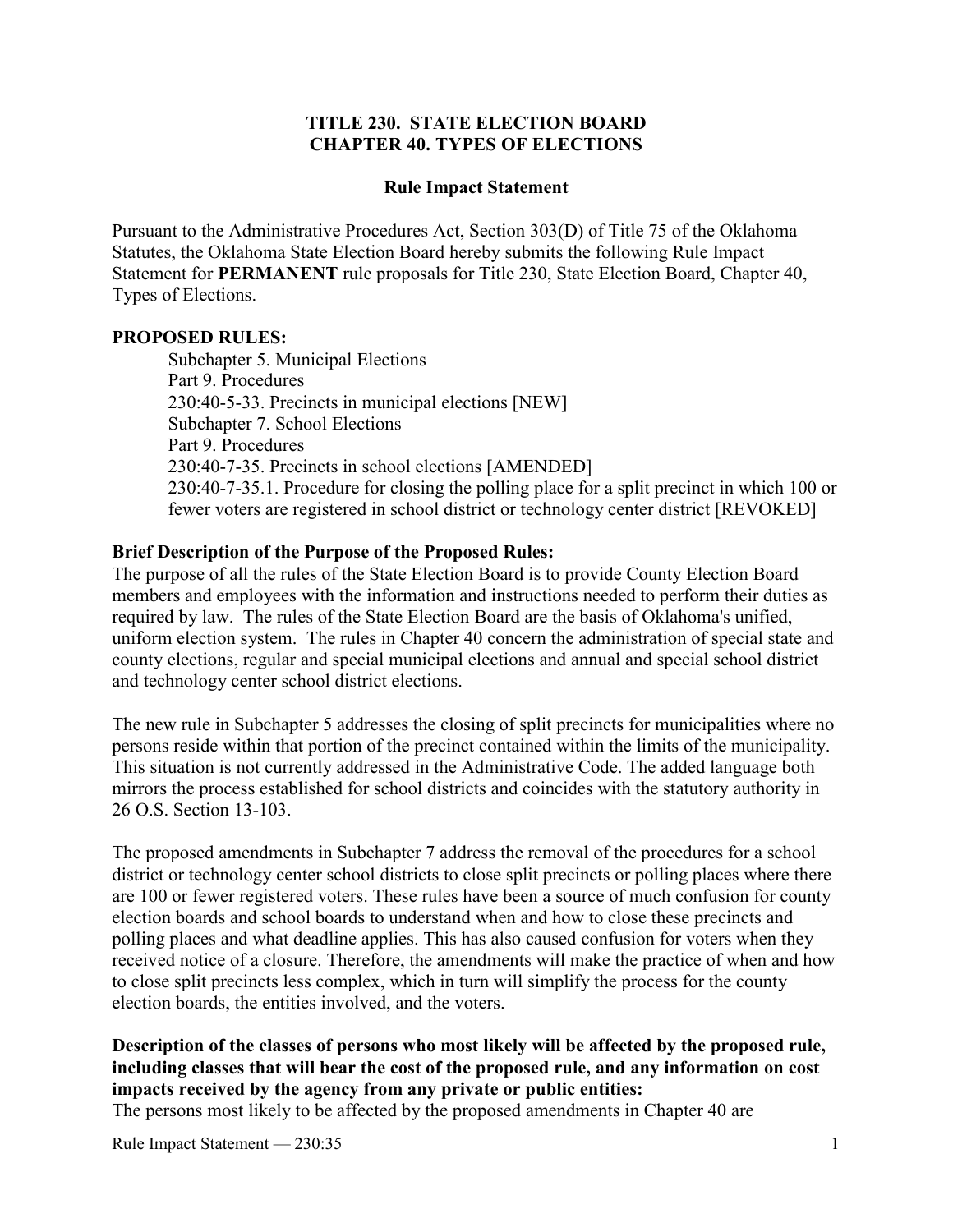municipalities and school district or technology school districts. The State Election Board and, to some extent, the County Election Boards will bear the costs of the amendments as they will affect training for and publications used by Precinct Officials. The State Election Board has not received information about cost impacts from any public or private entity.

#### **Description of the classes of persons who will benefit from the proposed rule:**

The amendments will make the practice of when and how to close split precincts less complex, which in turn will simplify the process for the county election boards, the entities involved, and the voters.

### **Description of the probable economic impact of the proposed rule upon affected classes of persons or political subdivisions, including a listing for all fee changes and, whenever possible, separate justification for each fee change:**

The proposed amendments in Chapter 40 are not expected to have a significant economic impact on any affected classes of persons or political subdivisions. No fees have been increased or added to these proposed rules and no significant economic impact is anticipated.

**Probable costs and benefits to the agency and to any other agency of the implementation and enforcement of the proposed rule, the source of revenue to be used for implementation and enforcement of the proposed rule, and any anticipated effect on state revenues, including a projected net loss or gain in such revenues if it can be projected by the agency:** No unique or additional costs are anticipated by the State Election Board for implementation and enforcement of these proposed rules.

### **The probable costs and benefits to the agency and to any other agency of the implementation and enforcement of the proposed rule, the source of revenue to be used for implementation and enforcement of the proposed rule, and anticipated effect on state revenues, including a projected net loss or gain in such revenues if it can be projected by the agency:**

The proposed rules in Chapter 40 are not expected to provide any significant loss or gain in agency revenue or the state's general revenue.

### **A determination of whether implementation of the proposed rule will have an economic impact on any political subdivision or require their cooperation in implementing or enforcing the rule:**

As previously stated, the proposed rules in Chapter 40 are not expected to have a significant economic impact on any political subdivisions. The proposed rules will require cooperation from County Election Board Secretaries and potential communication to the school districts who have in the past attempted to close precincts under these rules.

### **A determination of whether implementation of the proposed rule may have an adverse economic effect on small business as provided by the Oklahoma Small Business Regulatory Flexibility Act:**

The proposed amendments in Chapter 40 are not expected to have a significant adverse economic impact on any small businesses.